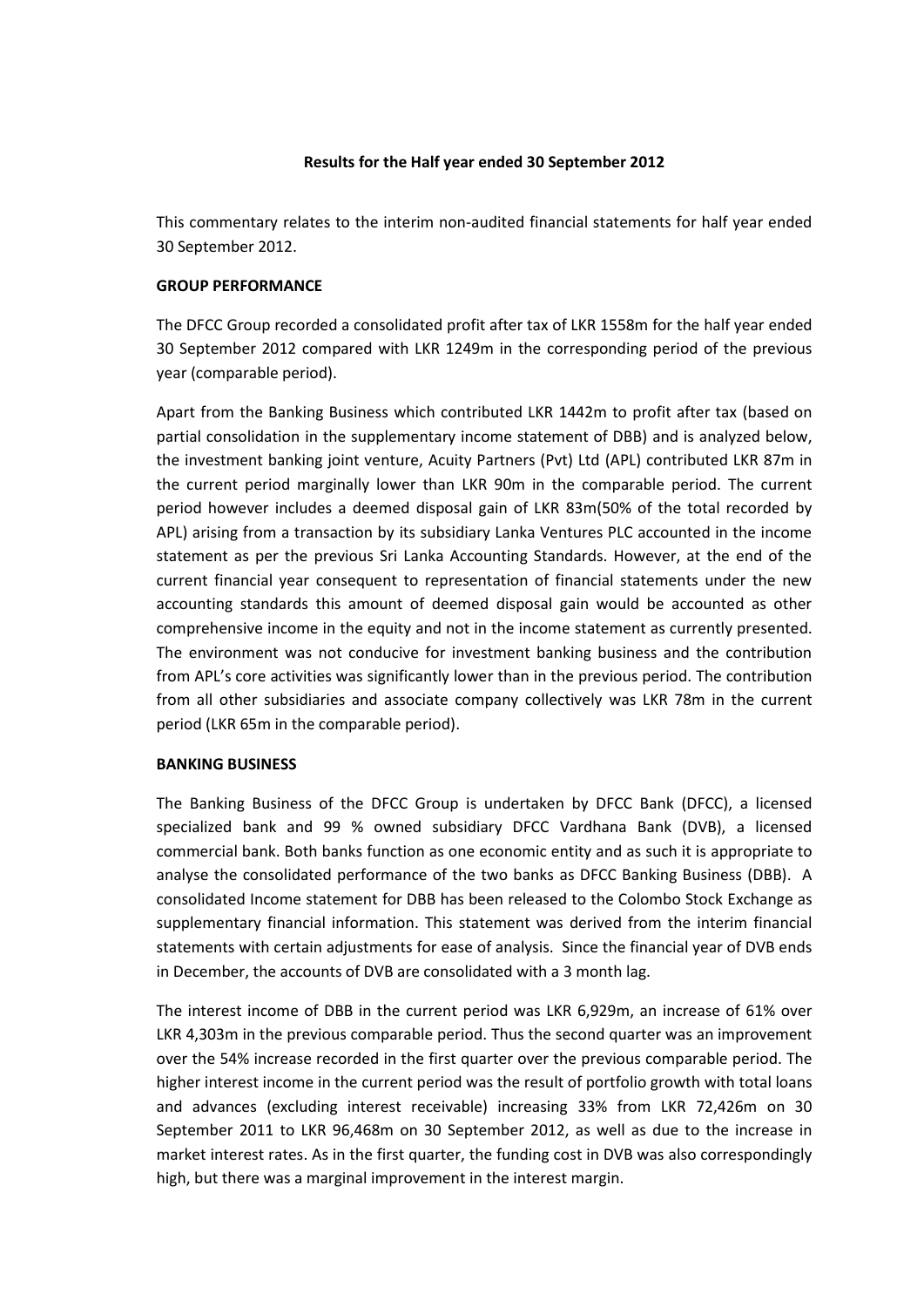DVB reached the 18% maximum LKR credit growth ceiling for 2012 imposed by the Central Bank of Sri Lanka by 30 June 2012 which is consolidated with half year ended 30 September 2012 of DFCC Bank with a 3 month gap. It recently obtained a foreign currency line of credit which was converted to LKR on a hedged basis which enables it to increase its LKR advances portfolio by about LKR 1 billion during the period leading up to December 2012;DVB's customer deposit base increased from LKR 24,041m on 30 September 2011 to LKR 43,022m on 30 September 2012, an increase of 79% resulting in reducing its exposure to inter bank borrowing and significant improvement to the cash equivalent on 30 September 2012 to LKR 8,278m compared to LKR 4,112m one year ago.

DFCC also increased its customer deposit base from LKR 5,787m on 30 September 2011 to LKR 15,269m on 30 September 2012. Thus both constituent banks of the DBB made use of reduced domestic investor appetite for medium and long term funds in the relative volatility of interest rates by growing its customer deposit base. Depending on future market conditions and credit demand, DFCC will replace or supplement these deposits with longer term funding from domestic or international sources.

Other income of DBB was LKR 645m in the current period, 10% higher when compared to the comparable period. Main contributors were dividend income, fees and commission income which offset lower gains from sale of listed shares and a marginal net loss in foreign exchange operations.

Foreign exchange income of the DBB is primarily derived from DVB, the commercial banking arm The income generated from trading activities was slightly lower than the cost of hedging swaps of foreign currencies to LKR for a higher interest yield and net interest income. this funding strategy was overall beneficial to DBB. The gross non-performing loan ratio of DBB marginally increased to 4.9% as at 30 September 2012 compared with 4.3%, on 31 March 2012. This is however much lower than 5.8% one year ago.

The ratio of operating expenses to operating income was 42% in the current period compared with 45% in the comparable period. The 13% increase in operating expenses in the current period was compensated by additional income. The increase in operating cost was largely due to personnel cost. As explained in my previous commentary, concomitant with expansion of branch network and diversification of product and services particularly in DVB, there was an increase in head count from 1316 employees in the group one year ago to 1463 employees in the group as at 30 September 2012. This head count increase included strengthening of management positions with a few external recruits. These factors contributed to an increase in the personnel cost on a year on year basis.

The DBB recorded LKR 1961m as operating profit before taxes which was an increase of 21% over the comparable period, an improvement over 11% recorded in the first quarter. Profit after tax (both VAT on financial services and income tax) was LKR 1,442m, an increase of 28% over the Rs 1,128 m recorded in the comparable period. The current quarter included an adjustment for a one off, non recurrent financial services value added tax over provision for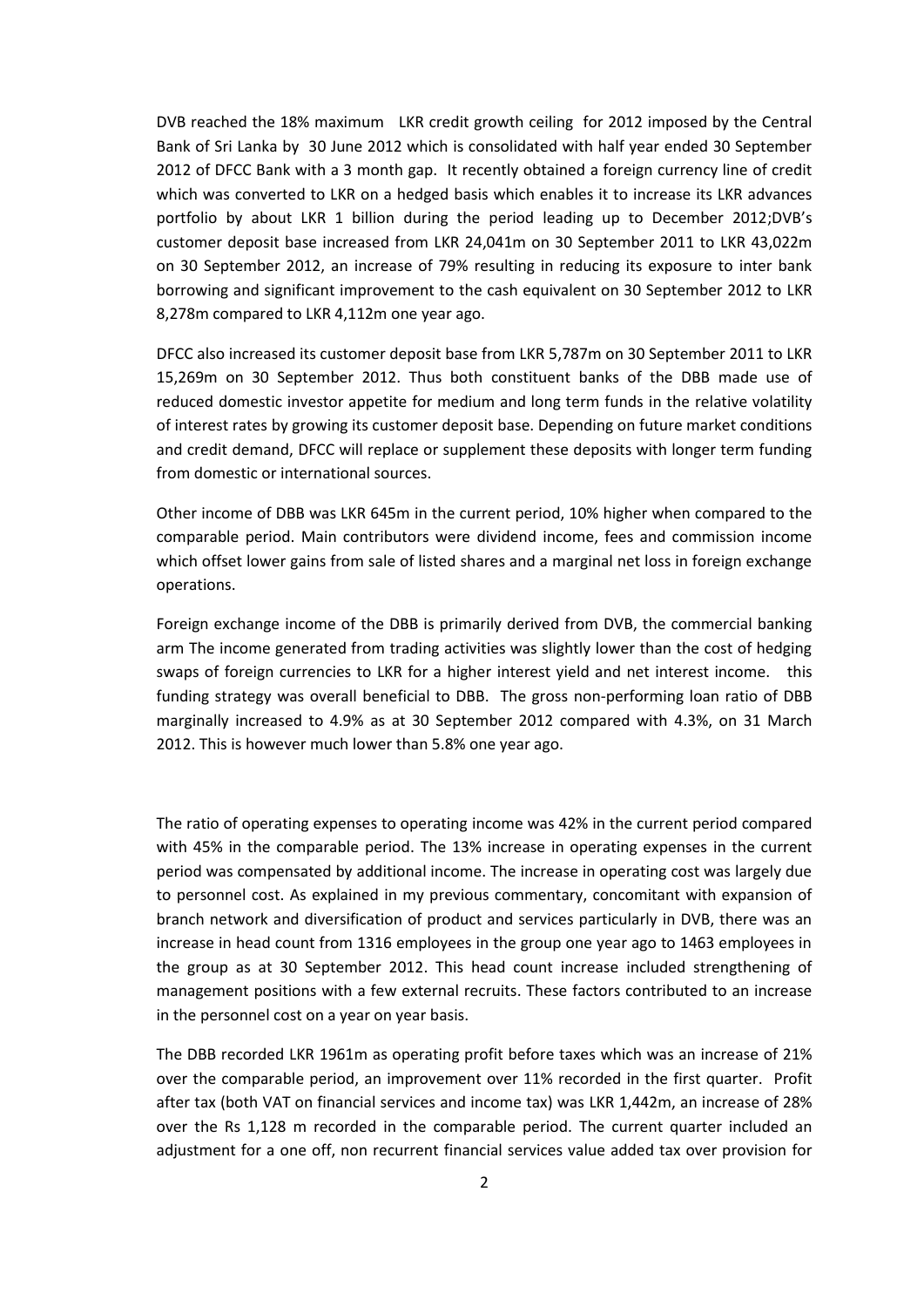the prior year amounting to LKR 184m. Without this, DBB's profit after tax for the current period was LKR 1,257 m, an increase of 11% over the comparable period.

As stated in my previous commentary, going forward, the credit ceiling will have an adverse impact on the growth of DVB during the remainder of the year since because of its smaller base than DFCC at the end of December 2011. DFCC has room and can expect to grow as previously approved project loans are progressively disbursed, although there is a general slowdown in the demand for new project loans.

# **INVESTMENTS**

The quoted equity investment securities of DFCC are carried at a cost of LKR 4,969m as at 30 September 2012. The aggregate market value of the investments on 30 September 2012 amounted to LKR 16,365m with an unrealized gain of LKR 11,396m. Thus the unrealized gain during the quarter ended 30 September 2012 has increased by LKR 2,634m or 30%. However, given vagaries of the domestic and global stock markets the current increase may not be indicative of future performance of this portfolio and in fact as at 31 October 2011, the unrealized gain has reduced to LKR 1124m. The interim non-audited financial statements are not based on the new accounting standards and therefore the unrealized gain is currently not recognized in the financial statements. However, under the new accounting standards all listed shares currently classified as investment securities would be reclassified as available for sale and marked to market and the unrealized gains recognized in the equity of DBB.

# **PRUDENTIAL INDICATORS**

The capital adequacy and liquidity ratios continued to be well above the stipulated regulatory minimum. Specific provision cover for the DBB was 73% and unprovided NPL s as a proportion of equity was under 8%.

Nihal Fonseka Chief Executive Officer

5 November 2012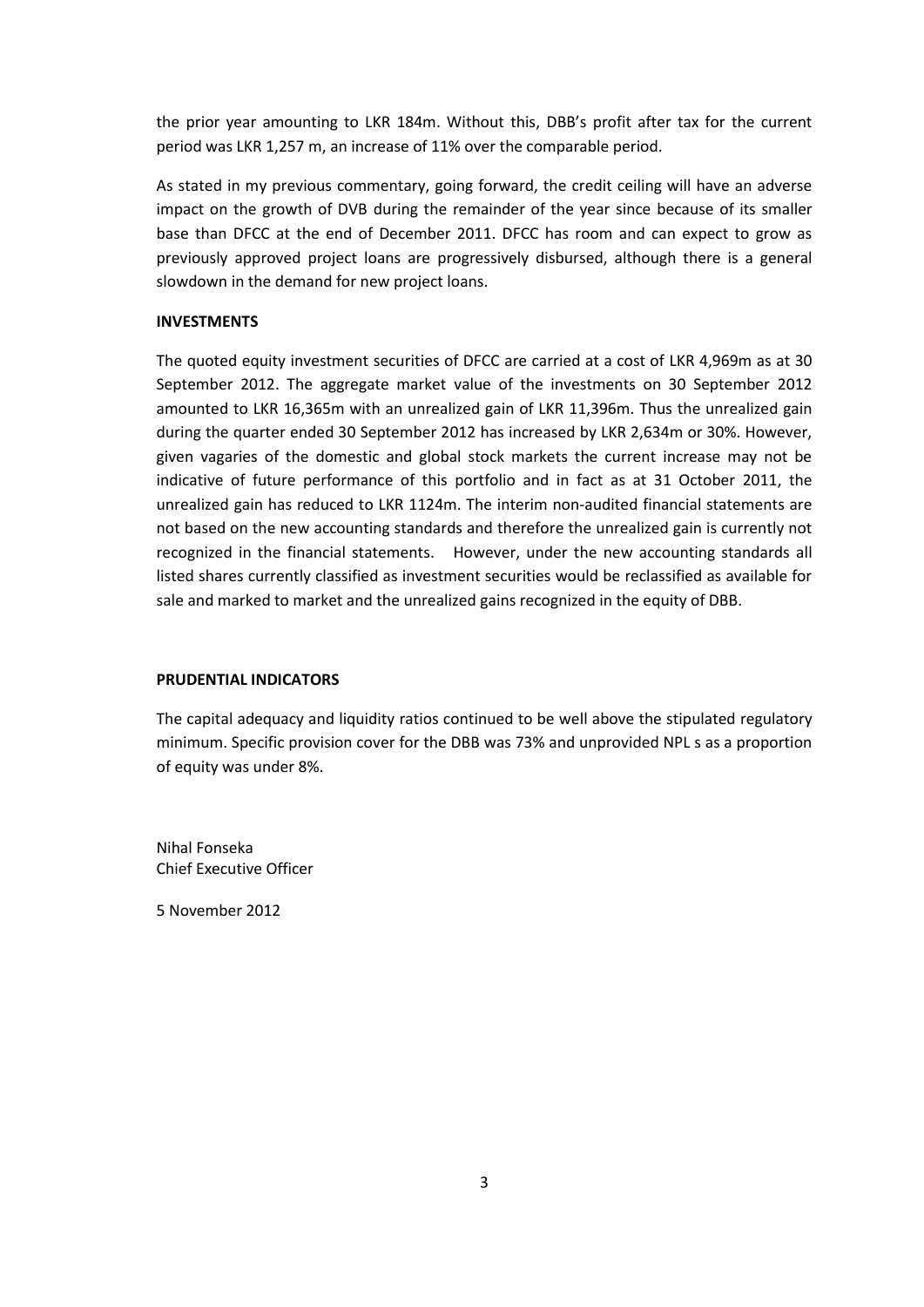# **DFCC Bank**

# **Income Statement**

|                                                                                                                                                                                                                                                                   |                | <b>Bank</b>                                                 |                                                             |                                                                       | Group                                                     |                                                                            |                                                                            |                                                                   |                                                              |
|-------------------------------------------------------------------------------------------------------------------------------------------------------------------------------------------------------------------------------------------------------------------|----------------|-------------------------------------------------------------|-------------------------------------------------------------|-----------------------------------------------------------------------|-----------------------------------------------------------|----------------------------------------------------------------------------|----------------------------------------------------------------------------|-------------------------------------------------------------------|--------------------------------------------------------------|
|                                                                                                                                                                                                                                                                   |                | For the 6 months ended                                      |                                                             | For the quarter ended                                                 |                                                           | For the 6 months ended                                                     |                                                                            | For the quarter ended                                             |                                                              |
| For the period ended                                                                                                                                                                                                                                              | <b>Notes</b>   | 30.09.12<br><b>LKR 000</b>                                  | 30.09.11<br><b>LKR 000</b>                                  | 30.09.12<br><b>LKR 000</b>                                            | 30.09.11<br><b>LKR 000</b>                                | 30.09.12<br><b>LKR 000</b>                                                 | 30.09.11<br><b>LKR 000</b>                                                 | 30.09.12<br><b>LKR 000</b>                                        | 30.09.11<br><b>LKR 000</b>                                   |
| Income                                                                                                                                                                                                                                                            |                | 4,440,175                                                   | 3,141,989                                                   | 2,297,819                                                             | 1,488,051                                                 | 7,805,608                                                                  | 5,204,714                                                                  | 4,079,425                                                         | 2,562,907                                                    |
| Interest income<br>Interest income on loans & advances<br>Interest income on other interest earning assets                                                                                                                                                        |                | 4,067,047<br>3,783,507<br>283,540                           | 2,742,036<br>2,479,271<br>262,765                           | 2,130,948<br>1,976,220<br>154,728                                     | 1,364,877<br>1,273,766<br>91,111                          | 6,954,113<br>6,260,689<br>693,424                                          | 4,355,130<br>3,828,689<br>526,441                                          | 3,694,253<br>3,307,760<br>386,493                                 | 2,232,699<br>2,009,016<br>223,683                            |
| Less : Interest expenses<br>Interest expense on deposits<br>Interest expense on other interest bearing liabilities<br>Net interest income                                                                                                                         |                | 2,350,399<br>885,219<br>1,465,180<br>1,716,648              | 1,252,209<br>222,429<br>1,029,780<br>1,489,827              | 1,229,461<br>477,654<br>751,807<br>901,487                            | 635,588<br>124,235<br>511,353<br>729,289                  | 4,135,085<br>2,513,920<br>1,621,165<br>2,819,028                           | 2,030,183<br>906,677<br>1,123,506<br>2,324,947                             | 2,224,534<br>1,402,866<br>821,668<br>1,469,719                    | 1,055,361<br>477,124<br>578,237<br>1,177,338                 |
| Non interest income<br>Foreign exchange income<br>Other income                                                                                                                                                                                                    | 6<br>5         | 373,128<br>(57, 504)<br>430,632                             | 399,953<br>(8,918)<br>408,871                               | 166,871<br>(30, 463)<br>197,334                                       | 123,174<br>(10, 866)<br>134,040                           | 851,495<br>(2,710)<br>854,205                                              | 849,584<br>31,513<br>818,071                                               | 385,172<br>(18,902)<br>404,074                                    | 330,208<br>9,351<br>320,857                                  |
| Less: Non interest expenses<br>Personnel costs<br>Provision for staff retirement benefits<br>Premises, equipment & establishment expenses<br>Loss on trading / investment securities<br>Other operating expenses<br>Amortization of intangible assets<br>Software |                | 618,361<br>298,281<br>45,478<br>137,379<br>127,469<br>9,754 | 596,738<br>252,685<br>34,195<br>131,717<br>168,458<br>9,683 | 318,425<br>152,121<br>22,739<br>74,219<br>$\Omega$<br>64,063<br>5,283 | 300,059<br>124,514<br>17,097<br>64,411<br>89,159<br>4,878 | 1,541,205<br>735,155<br>45,478<br>367,325<br>$\Omega$<br>353,961<br>39,286 | 1,435,556<br>617,825<br>34,195<br>333,772<br>$\Omega$<br>418,700<br>31,064 | 797,214<br>390,272<br>22,739<br>195,250<br>O<br>168,843<br>20,110 | 725,450<br>304,999<br>17,097<br>165,884<br>221,616<br>15,854 |
| Less: Provision for bad & doubtful debts and loans<br>written off<br>Provisions - general<br>Provisions - specific<br>Recoveries<br>Loans written off                                                                                                             |                | (107, 591)<br>(7, 304)<br>123,352<br>(223, 651)<br>12       | (125, 541)<br>(73, 868)<br>163,683<br>(216, 256)<br>900     | (22, 012)<br>(5, 437)<br>59,672<br>(56, 482)<br>(19, 765)             | (38, 699)<br>(24, 826)<br>89,998<br>(104, 682)<br>811     | 40,026<br>5,992<br>305,311<br>(274, 086)<br>2,809                          | (42, 404)<br>(67, 577)<br>285,848<br>(264, 015)<br>3,340                   | 48,622<br>(5,024)<br>168,313<br>(95, 381)<br>(19, 286)            | 6,141<br>(29, 577)<br>155,874<br>(121, 576)<br>1,420         |
| Less: Provision for fall in value of dealing & investment<br>securities losses                                                                                                                                                                                    |                | $\Omega$                                                    | $\Omega$                                                    | 0                                                                     | $\Omega$                                                  | 0                                                                          | 0                                                                          | 0                                                                 | $\mathbf 0$                                                  |
| Operating profit on ordinary activities before taxes                                                                                                                                                                                                              |                | 1,579,006                                                   | 1,418,583                                                   | 771,945                                                               | 591,103                                                   | 2,089,292                                                                  | 1,781,379                                                                  | 1,009,055                                                         | 775,955                                                      |
| Less : Value added tax on financial services                                                                                                                                                                                                                      | $\overline{7}$ | (16, 329)                                                   | 148,041                                                     | (102, 012)                                                            | 61,487                                                    | 56,034                                                                     | 185,201                                                                    | (68, 302)                                                         | 83,928                                                       |
| Operating profit on ordinary activities before corporate tax                                                                                                                                                                                                      |                | 1,595,335                                                   | 1,270,542                                                   | 873,957                                                               | 529.616                                                   | 2,033,258                                                                  | 1,596,178                                                                  | 1,077,357                                                         | 692,027                                                      |
| Share of profits/(Loss) of associates after tax                                                                                                                                                                                                                   |                |                                                             |                                                             |                                                                       |                                                           | 6,369                                                                      | (2,864)                                                                    | 7,806                                                             | 1,216                                                        |
| Operating profit before corporate tax                                                                                                                                                                                                                             |                | 1,595,335                                                   | 1,270,542                                                   | 873,957                                                               | 529,616                                                   | 2,039,627                                                                  | 1,593,314                                                                  | 1,085,163                                                         | 693,243                                                      |
| Less : Income tax on profit on ordinary activities                                                                                                                                                                                                                | 8              | 338,669                                                     | 236,240                                                     | 169,417                                                               | 87,882                                                    | 481,921                                                                    | 344,254                                                                    | 240,035                                                           | 146,624                                                      |
| Profit for the period                                                                                                                                                                                                                                             |                | 1,256,666                                                   | 1,034,302                                                   | 704,540                                                               | 441,734                                                   | 1,557,706                                                                  | 1,249,060                                                                  | 845,128                                                           | 546,619                                                      |
| Attributable to<br>Equity holders of the Bank<br>Minority interest                                                                                                                                                                                                |                |                                                             |                                                             |                                                                       |                                                           | 1,501,516<br>56,190                                                        | 1,212,619<br>36,441                                                        | 819,134<br>25,994                                                 | 529,581<br>17,038                                            |
|                                                                                                                                                                                                                                                                   |                | 1,256,666                                                   | 1,034,302                                                   | 704,539                                                               | 441,734                                                   | 1,557,706                                                                  | 1,249,060                                                                  | 845,128                                                           | 546,619                                                      |
| Basic earnings per share - LKR                                                                                                                                                                                                                                    |                | 4.74                                                        | 3.90                                                        | 2.66                                                                  | 1.67                                                      | 5.66                                                                       | 4.57                                                                       | 3.09                                                              | 2.00                                                         |
|                                                                                                                                                                                                                                                                   |                |                                                             |                                                             |                                                                       |                                                           |                                                                            |                                                                            |                                                                   |                                                              |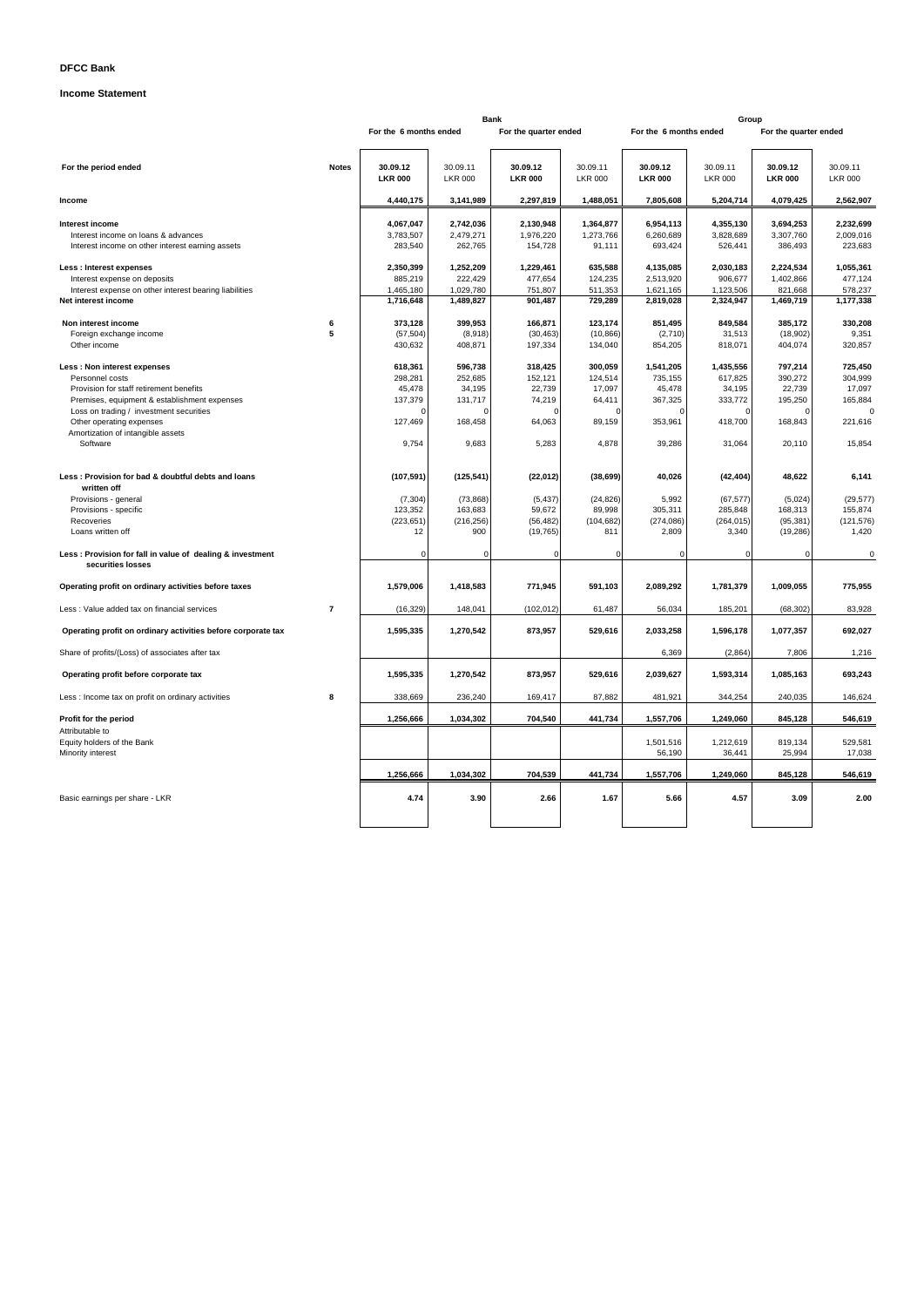# **Balance Sheet**

|                                                                     |              | Bank                       |                            |                            | Group                      |
|---------------------------------------------------------------------|--------------|----------------------------|----------------------------|----------------------------|----------------------------|
|                                                                     |              |                            |                            |                            |                            |
| As at                                                               |              | 30.09.12<br><b>LKR 000</b> | 31.03.12<br><b>LKR 000</b> | 30.09.12<br><b>LKR 000</b> | 31.03.12<br><b>LKR 000</b> |
|                                                                     | <b>Notes</b> |                            | Audited                    |                            | Audited                    |
| <b>On-Balance Sheet Assets</b>                                      |              |                            |                            |                            |                            |
| Cash in hand                                                        |              | 367                        | 280                        | 1,351,268                  | 1,430,388                  |
| Balances with Central Bank of Sri Lanka                             |              | 0                          | $\mathbf 0$                | 2,300,885                  | 1,596,066                  |
| Due from Banks and other financial institutions                     |              | 5,508,211                  | 3,534,482                  | 9,769,321                  | 5,399,603                  |
| Investments - trading account                                       |              | 565,387                    | 189,113                    | 1,402,676                  | 719,023                    |
| Government securities                                               |              | 487,815                    | 123,806                    | 1,325,104                  | 653,716                    |
| Other securities                                                    |              | 77,572                     | 65,307                     | 77,572                     | 65,307                     |
| Investments - held to maturity (net of provisions)                  |              | 9,653,048                  | 8,320,830                  | 22,264,035                 | 19,474,088                 |
| Government securities                                               |              | 2,848,451                  | 1,413,713                  | 12,785,247                 | 9,914,652                  |
| Investments in ordinary shares                                      |              | 5,088,806                  | 4,922,464                  | 7,628,257                  | 7,452,543                  |
| Investments in preference shares                                    |              | 1,295,500                  | 1,568,000                  | 1,324,490                  | 1,596,990                  |
| Investments in debentures                                           |              | 0                          | 0                          | 80,750                     | 80,750                     |
| Investments in unit trusts                                          |              | 420,291                    | 416,653                    | 457,791                    | 441,653                    |
| Less: Provision for decline in value of Investments                 |              | 0                          | 0                          | 12,500                     | 12,500                     |
| Investment in associate companies                                   |              | 35,270                     | 35,270                     | 391,709                    | 370,799                    |
| Investment in subsidiary companies                                  |              | 3,782,453                  | 3,777,907                  |                            |                            |
| Investment in joint venture company                                 |              | 655,000                    | 655,000                    |                            |                            |
| Less: Provision for decline in value of Investments in Subsidiaries |              | (17, 367)                  | (17, 367)                  |                            |                            |
| <b>Total loans and advances</b>                                     |              |                            |                            |                            |                            |
| Total performing loans and advances                                 |              | 55,262,650                 | 52,941,881                 | 90,904,856                 | 84,557,382                 |
| Bills of exchange discounted                                        |              | $\Omega$                   | 0                          | 527,568                    | 527,476                    |
| Overdrafts                                                          |              | 0                          | 0                          | 12,654,153                 | 11,939,734                 |
|                                                                     |              | 9.538.884                  | 8.985.856                  |                            |                            |
| Finance leases                                                      |              |                            |                            | 10,681,900                 | 9,481,351                  |
| Other Ioans                                                         |              | 45,723,766                 | 43,956,025                 | 67,041,235                 | 62,608,822                 |
| Total non performing loans and advances                             |              | 4,184,493                  | 3,721,145                  | 7,611,897                  | 6,407,272                  |
| Bills of exchange discounted                                        |              | 0<br>0                     | 0<br>0                     | 38,884                     | 32,661                     |
| Overdrafts                                                          |              |                            |                            | 1,646,626                  | 1,261,820                  |
| Finance leases                                                      |              | 279,079                    | 171,340                    | 287,318                    | 171,780                    |
| Other loans                                                         |              | 2,515,095                  | 2,218,735                  | 3,590,415                  | 3,029,448                  |
| Loan interest receivable                                            |              | 1,390,319                  | 1,331,070                  | 2,048,654                  | 1,911,563                  |
| <b>Total gross loans and advances</b>                               |              | 59,447,143                 | 56,663,026                 | 98,516,753                 | 90,964,654                 |
| Less :<br>Interest in suspense                                      |              | 1,390,319                  | 1,331,070                  | 2,885,487                  | 2,564,083                  |
| Provision for credit losses - specific                              |              | 1,663,657                  | 1,747,151                  | 2,653,174                  | 2,588,509                  |
| Provision for credit losses - general                               |              | 347,619                    | 354,923                    | 493,912                    | 485,825                    |
| Net loans and advances                                              |              | 56,045,548                 | 53,229,882                 | 92,484,180                 | 85,326,237                 |
| Group balances receivable                                           |              | 33,127                     | 41,597                     | $\Omega$                   | $\Omega$                   |
| Prepayments                                                         |              | 39,912                     | 43,810                     | 39,908                     | 43,810                     |
| Other receivables                                                   |              | 938,051                    | 1,294,674                  | 2,313,343                  | 2,457,183                  |
| Deferred tax asset                                                  |              | 0                          | 0                          | 5,673                      | 5,583                      |
| Assets held for sale                                                |              | 0                          | $\mathbf 0$                | 2,875                      | 2,875                      |
| Intangible assets                                                   |              | 50,535                     | 29,978                     | 238,973                    | 203,861                    |
| Investment property                                                 |              | 0                          | 0                          | 133,542                    | 147,981                    |
| Goodwill on consolidation                                           |              |                            |                            | 226,411                    | 226,411                    |
| Property and equipment (Net of accumulated depreciation)            |              | 457,714                    | 431,606                    | 949,316                    | 936,250                    |
| Income tax refund due                                               |              | 139,574                    | 139,574                    | 162,895                    | 161,020                    |
| <b>Total On Balance Sheet Assets</b>                                |              | 77,886,830                 | 71,706,635                 | 134,037,010                | 118,501,178                |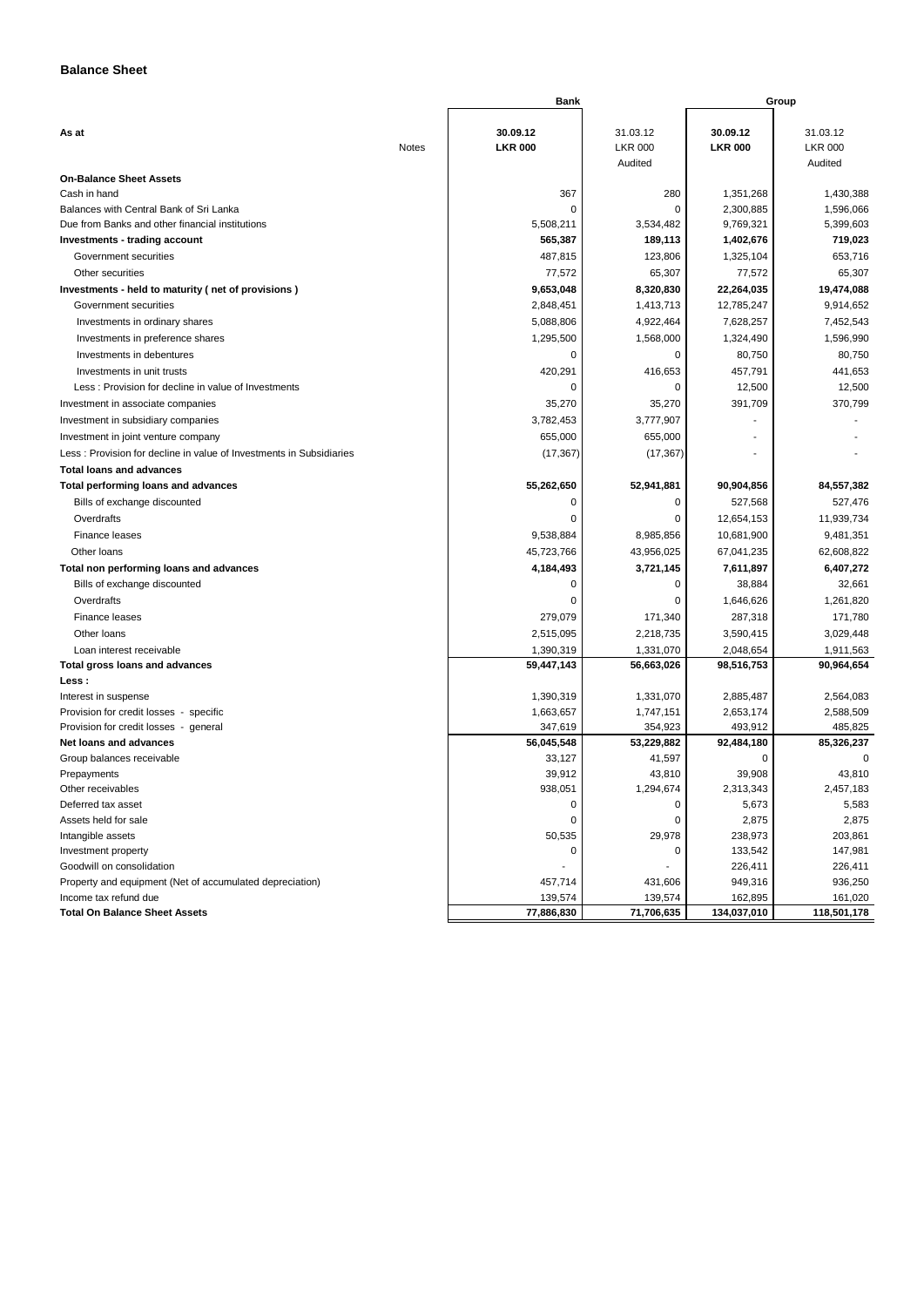# **Balance Sheet**

|                                                                   |       | <b>Bank</b>    |                | Group          |                |  |
|-------------------------------------------------------------------|-------|----------------|----------------|----------------|----------------|--|
| As at                                                             |       | 30.09.12       | 31.03.12       | 30.09.12       | 31.03.12       |  |
|                                                                   | Notes | <b>LKR 000</b> | <b>LKR 000</b> | <b>LKR 000</b> | <b>LKR 000</b> |  |
|                                                                   |       |                | Audited        |                | Audited        |  |
| On Balance Sheet Liabilities                                      |       |                |                |                |                |  |
| <b>Total deposits</b>                                             |       | 15,269,276     | 11,710,526     | 58,291,065     | 44,420,013     |  |
| Demand deposits                                                   |       | 0              | 0              | 1,335,405      | 1,256,908      |  |
| Savings deposits                                                  |       | $\mathbf 0$    | $\mathbf 0$    | 7,295,555      | 7,172,688      |  |
| Time deposits                                                     |       | 15,269,276     | 11,710,526     | 49,185,773     | 35,521,883     |  |
| Margin deposits                                                   |       | 0              | 0              | 213,710        | 274,006        |  |
| Other deposits                                                    |       | $\mathbf 0$    | $\mathbf 0$    | 260,622        | 194,528        |  |
| <b>Total borrowings</b>                                           |       | 38,060,158     | 36,106,592     | 44,407,305     | 43,991,926     |  |
| Borrowings from CBSL                                              |       | 482,457        | 564,675        | 484,757        | 564,675        |  |
| Borrowings from Banks and financial institutions in Sri Lanka     |       | 7,199,770      | 7,271,270      | 8,229,806      | 8,588,671      |  |
| Borrowings from Banks and financial institutions abroad           |       | 1,657,910      | 1,855,514      | 1,698,143      | 1,943,369      |  |
| Borrowings under repurchase agreements                            |       | 0              | 0              | 4,274,578      | 5,480,078      |  |
| Debentures - Subordinated                                         |       | 590,000        | 590,000        | 1,590,000      | 1,590,000      |  |
| Debentures - Others                                               |       | 700,000        | 700,000        | 700,000        | 700,000        |  |
| <b>Other Borrowings</b>                                           |       | 27,430,021     | 25,125,133     | 27,430,021     | 25,125,134     |  |
| Group balances payable                                            |       | 0              | 222            | 0              | $\Omega$       |  |
| Interest accrued                                                  |       | 1,655,321      | 1,144,954      | 2,570,244      | 1,731,630      |  |
| Current taxation                                                  |       | 181,881        | 0              | 291,765        | 56,665         |  |
| Deferred taxation                                                 |       | 339.213        | 328,039        | 386,766        | 376,284        |  |
| Other liabilities                                                 |       | 431,154        | 662,750        | 1,524,095      | 1,842,545      |  |
| <b>Total On Balance Sheet Liabilities</b>                         |       | 55,937,003     | 49,953,083     | 107,471,240    | 92,419,064     |  |
|                                                                   |       |                |                |                |                |  |
| <b>Equity</b>                                                     |       |                |                |                |                |  |
| Share capital                                                     | 12.2  | 2,650,977      | 2,650,977      | 2,650,977      | 2,650,977      |  |
| Share premium                                                     |       | 2,064,837      | 2,064,837      | 2,064,837      | 2,064,837      |  |
| <b>Stated Capital</b>                                             |       | 4,715,814      | 4,715,814      | 4,715,814      | 4,715,814      |  |
| Statutory reserves                                                |       | 1,655,772      | 1,485,215      | 1,655,772      | 1,485,215      |  |
| General reserve                                                   |       | 13,779,839     | 13,779,839     | 13,779,839     | 13,779,839     |  |
| Retained profit                                                   |       | 1,798,402      | 1,772,684      | 5,954,961      | 5,686,342      |  |
| Shareholders' equity                                              |       | 21,949,827     | 21,753,552     | 26,106,386     | 25,667,210     |  |
| <b>Minority interest</b>                                          |       |                |                | 459,384        | 414,904        |  |
| <b>Total equity</b>                                               |       | 21,949,827     | 21,753,552     | 26,565,770     | 26,082,114     |  |
| <b>Total equity and liabilities</b>                               |       | 77,886,830     | 71,706,635     | 134,037,010    | 118,501,178    |  |
| Off-Balance Sheet Items and Contra Accounts                       |       |                |                |                |                |  |
| Contingencies                                                     |       | 3,349,671      | 3,778,802      | 16,654,869     | 18,379,290     |  |
| Commitments                                                       |       | 9,946,648      | 14,916,351     | 18,559,109     | 22,543,390     |  |
|                                                                   |       | 82.80          |                | 98.48          | 96.82          |  |
| Net assets value per share, LKR                                   |       |                | 82.06          |                |                |  |
| <b>Memorandum Information</b>                                     |       |                |                |                |                |  |
| Number of employees                                               |       | 469            | 466            | 1,463          | 1,396          |  |
| Number of branches and extension offices                          |       | 19             | 19             | 146            | 145            |  |
|                                                                   |       |                |                |                |                |  |
| The highest, the lowest and the last traded market price recorded |       |                |                |                |                |  |
| during the period ended                                           |       | 30.09.2012     | 30.09.2011     |                |                |  |
|                                                                   |       |                |                |                |                |  |
| - Highest price LKR.                                              |       | 128.10         | 150.00         |                |                |  |
| - Lowest price LKR.                                               |       | 104.00         | 125.50         |                |                |  |

- Last traded price LKR. **122.30** 129.00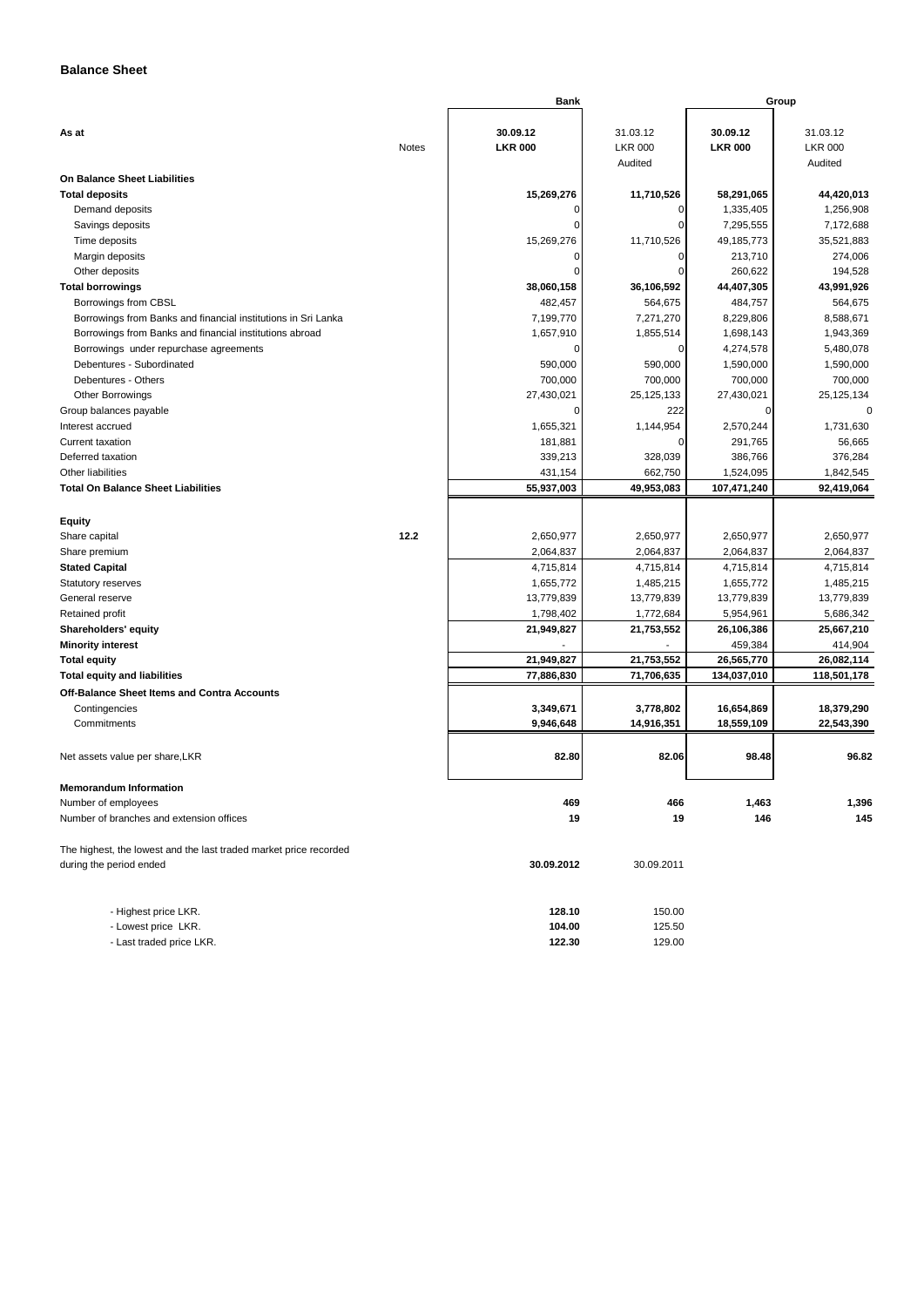# **Statement of Changes in Equity - Bank**

|                                                                           | Ordinary<br><b>Shares</b><br>LKR. 000 | Share<br>Premium<br>LKR. 000 | <b>Statutory</b><br><b>Reserves</b><br>LKR, 000 | General<br>Reserve<br>LKR. 000 | Retained<br>Earnings<br>LKR. 000 | Total<br>LKR. 000        |
|---------------------------------------------------------------------------|---------------------------------------|------------------------------|-------------------------------------------------|--------------------------------|----------------------------------|--------------------------|
| Balance as at 01.04.2011                                                  | 2,648,838                             | 2,054,546                    | 1,068,600                                       | 11,379,839                     | 3,067,038                        | 20,218,861               |
| Issue of shares under employee share option plan<br>Profit for the period | 2,139                                 | 10,424                       |                                                 |                                | 1,034,302                        | 12,563<br>1,034,302      |
| Final dividends approved on 30.06.2011<br>Share issue expenses            |                                       | (133)                        |                                                 |                                | (795, 208)                       | (795, 208)<br>(133)      |
| Transfers                                                                 |                                       |                              | 154,326                                         |                                | (154, 326)                       |                          |
| Balance as at 30.09.2011                                                  | 2,650,977                             | 2,064,837                    | 1,222,926                                       | 11,379,839                     | 3,151,806                        | 20,470,385               |
| <b>Balance as at 01.04.2012</b>                                           | 2,650,977                             | 2,064,837                    | 1,485,215                                       | 13,779,839                     | 1,772,684                        | 21,753,552               |
| Profit for the period<br>Final dividends approved on 29.06.2012           |                                       |                              |                                                 |                                | 1,256,666<br>(1,060,391)         | 1,256,666<br>(1,060,391) |
| Share issue expenses<br>Transfers                                         |                                       |                              | 170,557                                         |                                | (170, 557)                       |                          |
| Balance as at 30.09.2012                                                  | 2,650,977                             | 2,064,837                    | 1,655,772                                       | 13,779,839                     | 1,798,402                        | 21,949,827               |

# **Statement of Changes in Equity - Group**

|                                                                                      | Attributable to equity holders of the bank |                              |                                                 |                                |                                  |                                  |                   |
|--------------------------------------------------------------------------------------|--------------------------------------------|------------------------------|-------------------------------------------------|--------------------------------|----------------------------------|----------------------------------|-------------------|
|                                                                                      | Ordinary<br><b>Shares</b><br>LKR, 000      | Share<br>Premium<br>LKR. 000 | <b>Statutory</b><br><b>Reserves</b><br>LKR, 000 | General<br>Reserve<br>LKR. 000 | Retained<br>Earnings<br>LKR. 000 | Minority<br>Interest<br>LKR. 000 | Total<br>LKR. 000 |
| Balance as at 01 04 2011                                                             | 2,648,838                                  | 2,054,546                    | 1,068,600                                       | 11,379,839                     | 6,530,865                        | 486,666                          | 24,169,354        |
|                                                                                      |                                            |                              |                                                 |                                |                                  |                                  |                   |
| Issue of shares under employee share option plan                                     | 2,139                                      | 10,424                       |                                                 |                                |                                  |                                  | 12,563            |
| Profit for the period                                                                |                                            |                              |                                                 |                                | 1,212,619                        | 36,441                           | 1,249,060         |
| Right issue of shares                                                                |                                            |                              |                                                 |                                |                                  | 11,682                           | 11,682            |
| Adjustments due to changes in holdings                                               |                                            |                              |                                                 |                                |                                  | (107, 598)                       | (107, 598)        |
| Final dividends approved on 30.06.2011                                               |                                            |                              |                                                 |                                | (795, 208)                       |                                  | (795, 208)        |
| Dividends distributed to minority interest by subsidiaries                           |                                            |                              |                                                 |                                |                                  | (38, 190)                        | (38, 190)         |
| Share issue expenses                                                                 |                                            | (133)                        |                                                 |                                |                                  |                                  | (133)             |
| Transfers                                                                            |                                            |                              | 154,326                                         |                                | (154, 326)                       |                                  |                   |
| <b>Balance as at 30.09.2011</b>                                                      | 2,650,977                                  | 2,064,837                    | 1,222,926                                       | 11,379,839                     | 6,793,950                        | 389,001                          | 24,501,530        |
| Balance as at 01.04.2012                                                             | 2,650,977                                  | 2,064,837                    | 1,485,215                                       | 13,779,839                     | 5,686,342                        | 414,904                          | 26,082,114        |
| Profit for the period                                                                |                                            |                              |                                                 |                                | 1,501,516                        | 56,190                           | 1,557,706         |
| Increase in Minority Interest on Deemed Disposal of holding in a Subsidiary of JV    |                                            |                              |                                                 |                                |                                  | 39,897                           | 39,897            |
| Final dividends approved on 29.06.2012                                               |                                            |                              |                                                 |                                | (1,060,391)                      |                                  | (1,060,391)       |
| Dividends distributed to minority interest by subsidiaries                           |                                            |                              |                                                 |                                |                                  | (49,010)                         | (49,010)          |
| Increase in ownership interest by the bank that does not result in change of control |                                            |                              |                                                 |                                | (1,949)                          | (2,597)                          | (4, 546)          |
| Transfers                                                                            |                                            |                              | 170,557                                         |                                | (170, 557)                       |                                  |                   |
| Balance as at 30.09.2012                                                             | 2,650,977                                  | 2,064,837                    | 1,655,772                                       | 13,779,839                     | 5,954,961                        | 459,384                          | 26,565,770        |

# **Selected Performance Indicators**

|                                                           | <b>Bank</b> |          | Group    |          |  |
|-----------------------------------------------------------|-------------|----------|----------|----------|--|
|                                                           | 30.09.12    | 31.03.12 | 30.09.12 | 31.03.12 |  |
| <b>Regulatory Capital Adequacy</b>                        |             |          |          |          |  |
| Core capital (Tier - 1 Capital) LKR. Mn                   | 16,624      | 17,851   | 21,077   | 22,328   |  |
| Total capital base LKR. Mn                                | 13,425      | 14,923   | 19,583   | 21,085   |  |
| Core capital ratio (Minimum requirement 5%)               | 22.82       | 24.37    | 19.19    | 21.00    |  |
| Total capital ratio (Minimum requirement 10%)             | 18.43       | 20.37    | 17.83    | 19.90    |  |
| <b>Asset Quality</b>                                      |             |          |          |          |  |
| Non-performing loans and advances - Gross exposure %      | 4.8         | 4.3      | 4.9      | 4.3      |  |
| (Net of interest in suspense)                             |             |          |          |          |  |
| - Net exposure %                                          | 1.3         | 0.5      | 1.7      | 0.9      |  |
| (Net of interest in suspense and provisions)              |             |          |          |          |  |
| <b>Profitability (Annualized)</b>                         |             |          |          |          |  |
| Interest margin %                                         | 4.5         | 4.8      | 4.4      | 4.9      |  |
| Return on assets %                                        | 4.3         | 4.2      | 3.2      | 3.5      |  |
| Return on equity %                                        | 11.5        | 11.0     | 11.6     | 11.8     |  |
| Statutory liquid assets LKR. Mn                           | 5,624       | 3,859    |          |          |  |
| Statutory liquid assets ratio % (Minimum requirement 20%) | 44          | 52       |          |          |  |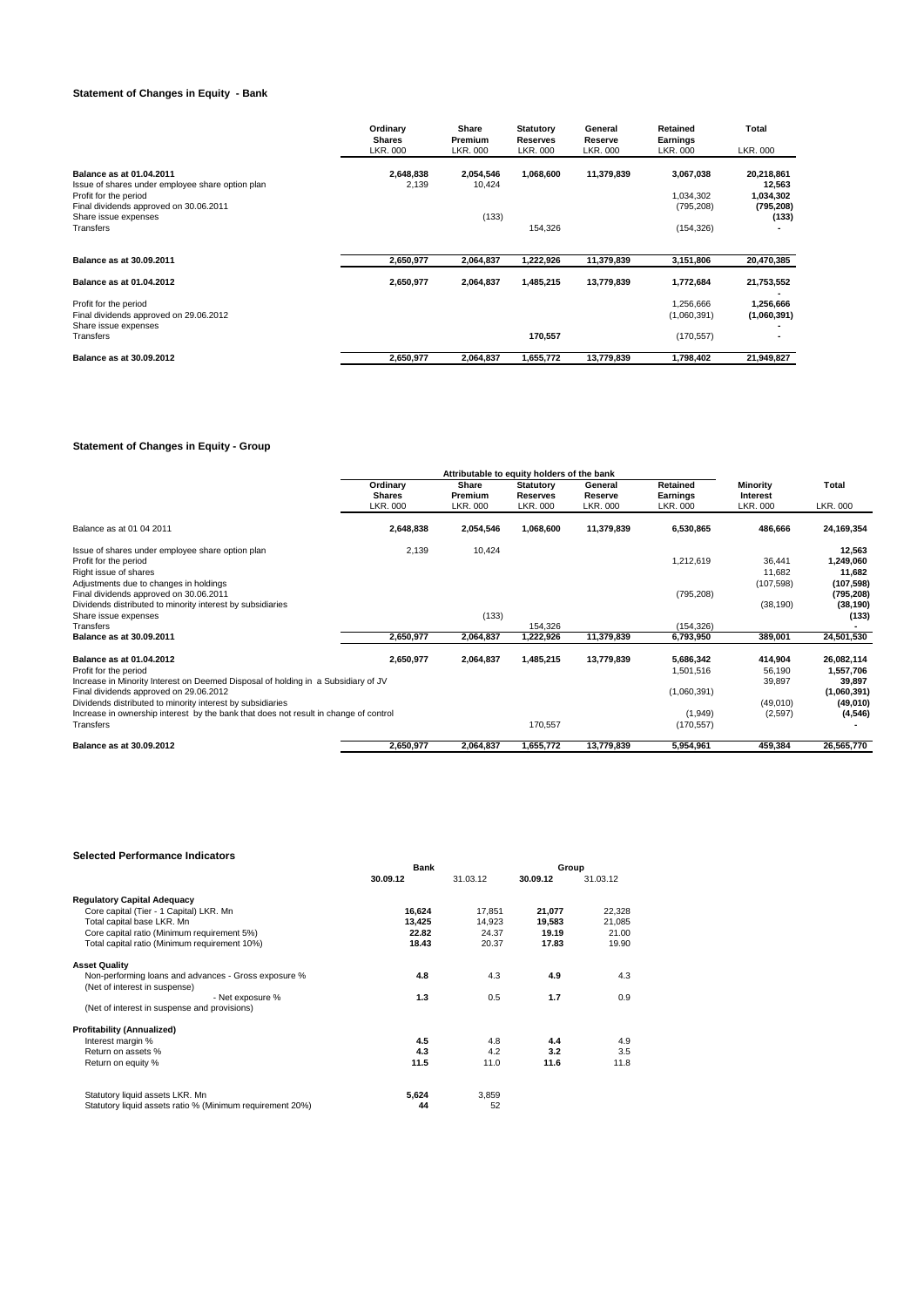|                                                                                                                    | <b>Bank</b>         |                       | Group                   |                        |  |
|--------------------------------------------------------------------------------------------------------------------|---------------------|-----------------------|-------------------------|------------------------|--|
| For the period ended                                                                                               | 30-09-2012          | 30-09-2011            | 30-09-2012              | 30-09-2011             |  |
|                                                                                                                    | <b>LKR 000</b>      | <b>LKR 000</b>        | <b>LKR 000</b>          | <b>LKR 000</b>         |  |
| <b>Cash flow from operating activities</b>                                                                         |                     |                       |                         |                        |  |
|                                                                                                                    |                     |                       |                         |                        |  |
| Interest Receipts                                                                                                  | 3,674,409           | 2,459,577             | 6,082,986               | 3,812,957              |  |
| Interest payments                                                                                                  | (1,845,592)         | (1,320,914)           | (3,382,547)             | (2,142,751)            |  |
| Recoveries on loans previously written off                                                                         | 36,787              | 57,866                | 36,787                  | 57,866                 |  |
| Receipts from other operating activities                                                                           | 269,458             | 131,263               | 675,851                 | 581,719                |  |
| Cash payments to employees $&$ suppliers                                                                           | (842, 168)          | (717,009)             | (1,790,497)             | (1,559,800)            |  |
| Value added tax                                                                                                    | 16,329              | (171, 157)            | (70, 111)               | (200, 284)             |  |
| Operating Cash flow before changes in operating assets and liabilities                                             | 1,309,223           | 439,626               | 1,552,469               | 549,707                |  |
| (Increase )/decrease in operating assets:                                                                          |                     |                       |                         |                        |  |
| Deposits held for regulatory or monetary control purposes                                                          | $\bf{0}$            | $\mathbf{0}$          | (704, 891)              | (249, 745)             |  |
| Funds advanced to customers                                                                                        | (2,636,056)         | (5,659,690)           | (7, 142, 181)           | (11,325,389)           |  |
| Others                                                                                                             | 230,304             | (10,231)              | 190,059                 | (418,064)              |  |
| Increase /(decrease) in operating liabilities:                                                                     |                     |                       |                         |                        |  |
| Security deposits from customers                                                                                   | $\bf{0}$            | (950)                 | 95                      | (856)                  |  |
| Deposits from customers                                                                                            | 3,558,750           | 2,098,568             | 13,884,194              | 4,283,827              |  |
| Negotiable certificates of deposit                                                                                 | $\bf{0}$            | $\mathbf{0}$          | 66,094                  | 66,243                 |  |
| Others                                                                                                             | (322, 640)          | 66,783                | (341, 944)              | 252,737                |  |
| Net cash flow from operating activities before income tax                                                          | 2,139,581           | (3,065,894)           | 7,503,895               | (6,841,540)            |  |
| Income tax paid                                                                                                    | (130, 274)          | (353, 696)            | (177, 369)              | (439, 175)             |  |
| Net cash flow from/(used in )operating activities                                                                  | 2,009,307           | (3,419,590)           | 7,326,526               | (7,280,715)            |  |
| <b>Cash flow from investing activities</b>                                                                         |                     |                       |                         |                        |  |
|                                                                                                                    |                     |                       |                         |                        |  |
| Dividends received                                                                                                 | 672,284             | 320,037               | 561,018                 | 274,774                |  |
| Interest received                                                                                                  | 210,393             | 247,200               | 632,923                 | 582,846                |  |
| Treasury bills eligible for rediscounting with Central Bank                                                        | (2,345,923)         | 9,628,575             | (2,891,613)             | 12,939,527             |  |
| Proceeds from sale and redemption of securities                                                                    | 386,374             | 466,864               | 386,374                 | 587,208                |  |
| Purchase of securities                                                                                             | (209, 415)          | (874, 613)            | (148, 048)              | (874, 613)             |  |
| Investment in additional shares of subsidiaries-DFCC Vardhana Bank PLC<br>Investment in associate by joint venture | (4,546)<br>$\bf{0}$ | (1,336,587)<br>0      | (4,546)<br>0            | (243, 136)<br>(96,000) |  |
| Purchase of property, equipment, intangibles and investment property                                               | (107,766)           | (10, 888)             | (214, 456)              | (108, 206)             |  |
| Proceeds from sale of equipment and investment property                                                            | 624                 | 2,133                 | 28,162                  | 36,475                 |  |
| Net cash from investing activities                                                                                 | (1, 397, 975)       | 8,442,721             | (1,650,186)             | 13,098,875             |  |
| Cash flow from financing activities                                                                                |                     |                       |                         |                        |  |
| Issue of debentures                                                                                                | $\bf{0}$            | (910,000)             | $\boldsymbol{0}$        | (910,000)              |  |
| Issue of new shares under option                                                                                   | $\bf{0}$            | 12,563                | $\bf{0}$                | 12,563                 |  |
| Issue of new shares by subsidiary (Rights issue)                                                                   | $\pmb{0}$           | $\boldsymbol{0}$      | $\bf{0}$                | 11,681                 |  |
| Share issue expenses                                                                                               | $\bf{0}$            | (133)                 | $\bf{0}$                | (133)                  |  |
| Borrowing, medium and long - term                                                                                  | 9,825,711           | 2,412,243             | 9,825,711               | 4,256,597              |  |
| Other borrowings                                                                                                   | (1,686,500)         | (1,956,996)           | (2,593,929)             | (1,316,801)            |  |
| Repayment of borrowing , medium and long - term                                                                    | (6,270,321)         | (1,451,925)           | (6,270,321)             | (1,238,710)            |  |
| Dividends paid                                                                                                     | (1,053,506)         | (2,636,715)           | (1, 102, 517)           | (2,670,352)            |  |
| Net Cash flow from/(used in) financing activities                                                                  | 815,384             | (4,530,963)           | (141, 056)              | (1,855,155)            |  |
|                                                                                                                    |                     |                       |                         |                        |  |
| Net increase/(decrease) in cash $\&$ cash equivalents                                                              | 1,426,716           | 492,168               | 5,535,284               | 3,963,005              |  |
| Cash & cash equivalents/(overdraft-net) at the beginning of period as                                              |                     |                       |                         |                        |  |
| previously stated                                                                                                  | 4,163,425           | 1,370,810             | 12,441,560              | 4,777,976              |  |
| Consolidated adjustment -Synapsys Limited                                                                          | $\bf{0}$            | $\mathbf{0}$          | $\bf{0}$                | 16,000                 |  |
| Cash & cash equivalents /(overdraft-net) at the beginning of the period                                            |                     |                       |                         |                        |  |
|                                                                                                                    | 4,163,425           | 1,370,810             | 12,441,560              | 4,793,976              |  |
| Cash & cash equivalents at the end of period                                                                       | 5,590,141           | 1,862,978             | 17,976,844              | 8,756,981              |  |
|                                                                                                                    |                     |                       |                         |                        |  |
| Reconciliation of cash & cash equivalents                                                                          |                     |                       |                         |                        |  |
| Cash & short - term funds                                                                                          | 5,508,578           | 1,805,625             | 8,557,472               | 2,552,580              |  |
| Treasury bills & other securities eligible                                                                         |                     |                       |                         |                        |  |
| for rediscounting with Central Bank                                                                                | 81,563              | 57,353                | 8,172,443               | 5,824,641              |  |
| Securities purchased under resale agreements                                                                       | 0<br>$\bf{0}$       | 0<br>$\boldsymbol{0}$ | 1,265,468               | 450,001                |  |
| Borrowing short term - Bank overdrafts                                                                             | 5,590,141           | 1,862,978             | (18, 539)<br>17,976,844 | (70, 241)<br>8,756,981 |  |
|                                                                                                                    |                     |                       |                         |                        |  |

*The Cash Flow Statement of the bank includes the results of associate, joint venture and subsidiary companies only to the extent of the cash flows between Bank and respective companies as required by Sri Lanka Accouting Standards*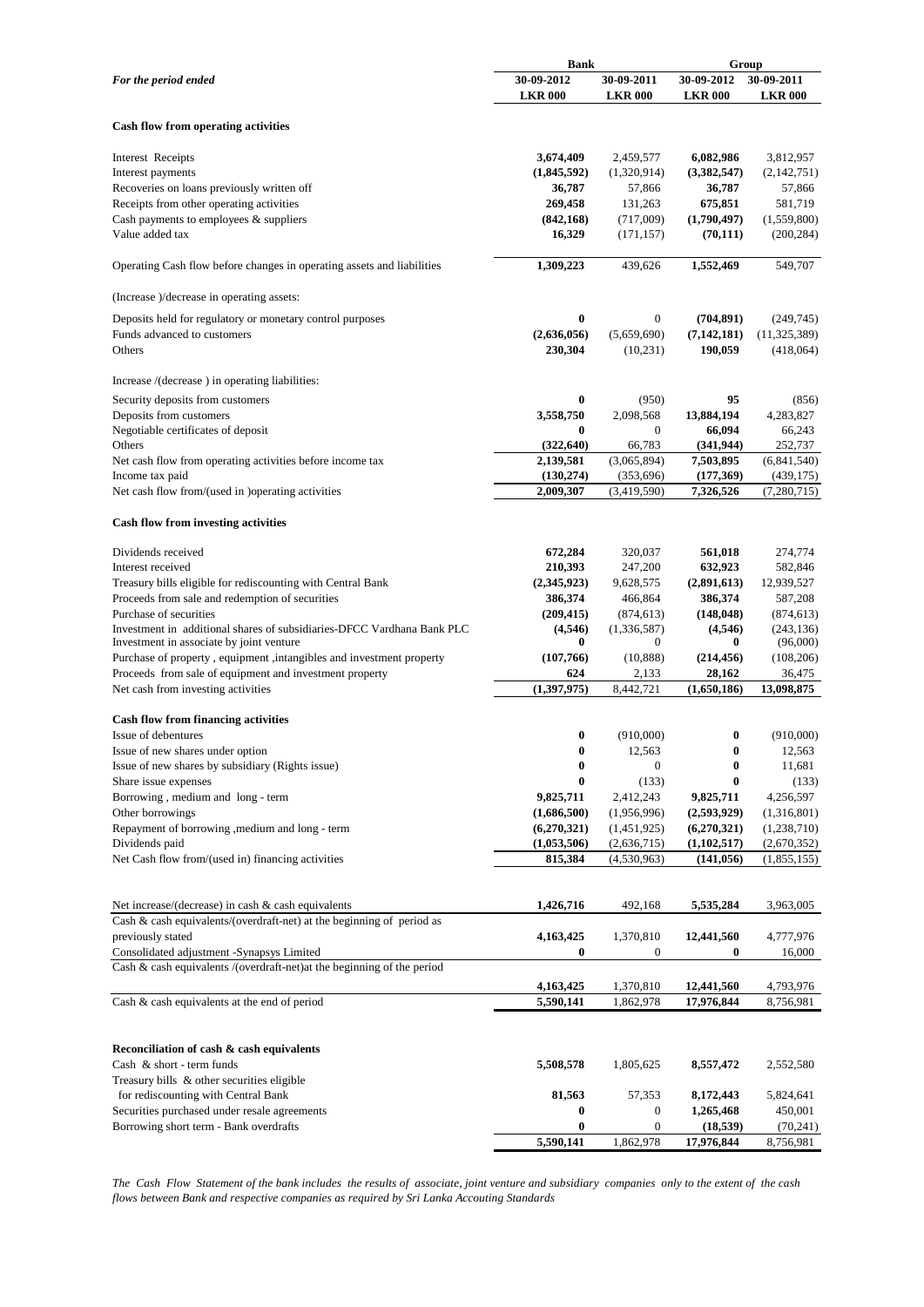### **EXPLANATORY NOTES**

# **Note 1. Accounting policies**

The accounting policies and methods of computation are consistent with those policies and methods followed during the previous financial year.

#### **Note 2. Accounting for investments in associate company and subsidiary companies**

Accounted under cost method in Bank's financial statements. Amounts are based on unaudited financial statements of the associate and subsidiary companies.

#### **Note 3. Accounting for investment in Joint Venture Company**

Accounted under partial consolidation method in group's financial statements. Amounts are based on unaudited financial statements of the joint venture company.

#### **Note 4. 31 December financial year companies**

These are DFCC Vardhana Bank PLC, Synapsys Ltd (subsidiaries) and Acuity Partners (Pvt) Limited (joint venture) and Namal Asset Management Limited (associate).

Results of these companies are consolidated with DFCC Bank with a three months gap. Thus the consolidated results for the period ended 30.09.2012 include profits of these companies for the period 01.01.2012 to 30.06.2012.

#### **Note 5. Foreign Exchange Income**

Foreign exchange income includes cost of forward exchange premium on funding swaps (swap of foreign currency for LKR). The income derived from LKR is included under net interest income while the premium on forward purchases to cover foreign exchange risk is expensed to foreign exchange income.

#### **Note 6.Non-Interest Income**

|                                                           | <b>Bank</b>                   |                               | Group                         |                               |
|-----------------------------------------------------------|-------------------------------|-------------------------------|-------------------------------|-------------------------------|
|                                                           | 30.09.2012<br><b>LKR. 000</b> | 30.09.2011<br><b>LKR. 000</b> | 30.09.2012<br><b>LKR. 000</b> | 30.09.2011<br><b>LKR. 000</b> |
| Dividend income                                           | 256,640                       | 149.431                       | 139.861                       | 100,069                       |
| Net gain on sale of other investment securities           | 74,848                        | 167,444                       | 74,848                        | 174,121                       |
| Marked to market (loss)/ gain on other dealing securities | 12.190                        | (1,398)                       | 11.793                        | (1,404)                       |
| Other income                                              | 29.450                        | 84.476                        | 624.993                       | 576,798                       |
|                                                           | 373,128                       | 399.953                       | 851.495                       | 849.584                       |

#### **Note 7. Value added tax on financial services**

|                                                        | <b>Bank</b>     |                | Group           |                 |
|--------------------------------------------------------|-----------------|----------------|-----------------|-----------------|
|                                                        | 30.09.2012      | 30.09.2011     | 30.09.2012      | 30.09.2011      |
|                                                        | <b>LKR. 000</b> | <b>LKR.000</b> | <b>LKR. 000</b> | <b>LKR. 000</b> |
| VAT on Financial Services expense-Current year         | 168.113         | 148.041        | 240,476         | 185,201         |
| Over provisoin of VAT on Financial Services-Prior year | (184.442)       | ۰              | (184.442)       | $\sim$          |
|                                                        | (16.329)        | 148.041        | 56,034          | 185.201         |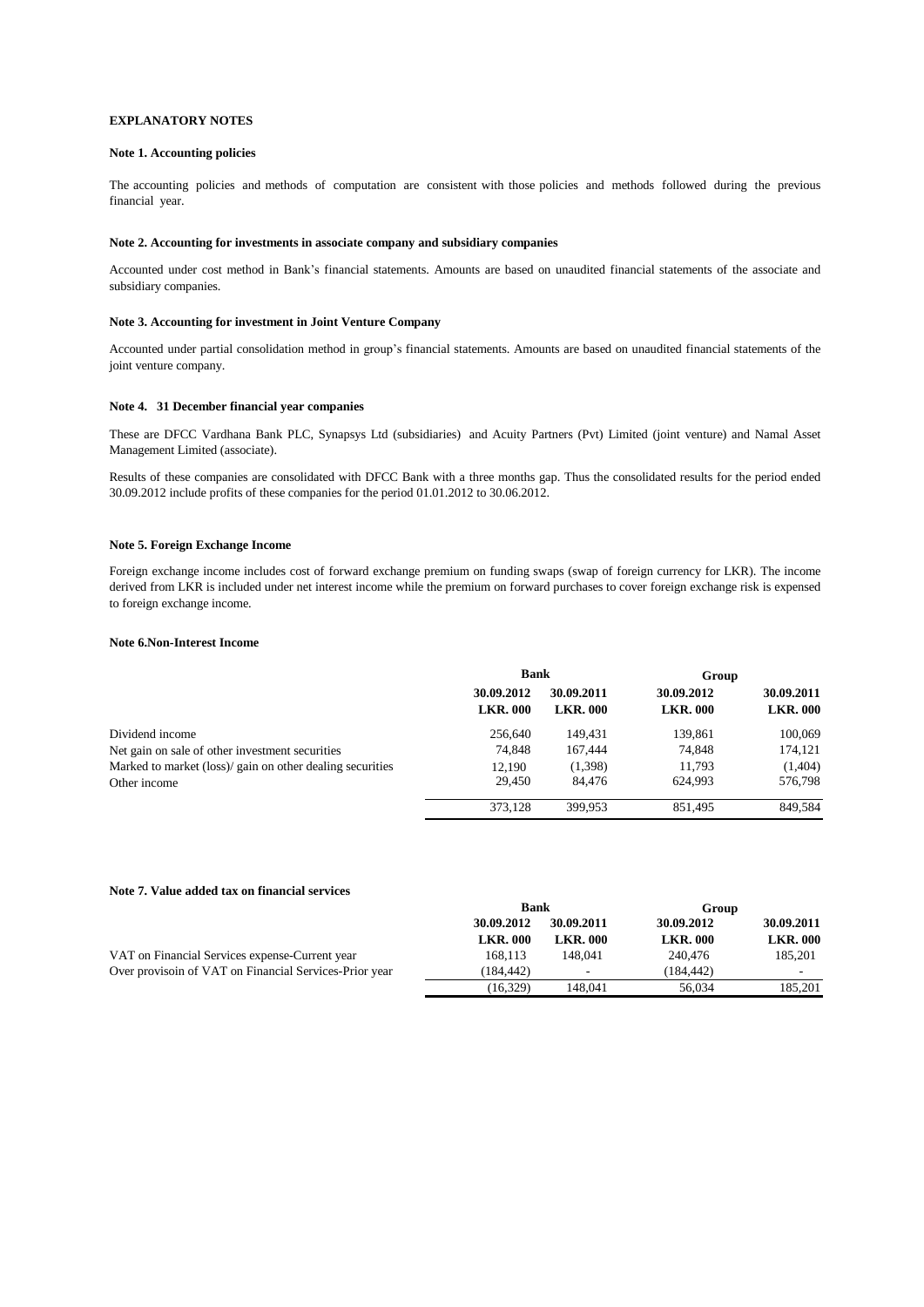### **Note 8. Taxation**

|                              |                               | <b>Bank</b>                   |                               |                               |
|------------------------------|-------------------------------|-------------------------------|-------------------------------|-------------------------------|
|                              | 30.09.2012<br><b>LKR. 000</b> | 30.09.2011<br><b>LKR. 000</b> | 30.09.2012<br><b>LKR. 000</b> | 30.09.2011<br><b>LKR. 000</b> |
| Current Income Tax           | 327.496                       | 311.538                       | 471.438                       | 419.588                       |
| Over Provision of Income Tax | ۰.                            | (38, 580)                     |                               | (38,580)                      |
| Deferred tax                 | 11.173                        | (36.718)                      | 10.482                        | (36, 754)                     |
|                              | 338,669                       | 236,240                       | 481.920                       | 344,254                       |

| <b>Note 9. Investment in Quoted Ordinary Shares</b> | <b>Bank</b>     |                 |  |
|-----------------------------------------------------|-----------------|-----------------|--|
|                                                     | 30.09.2012      | 31.03.2012      |  |
|                                                     | <b>LKR. 000</b> | <b>LKR. 000</b> |  |
| Cost                                                | 4.969.272       | 4.786.760       |  |
| Unrecognized gain                                   | 11.395.942      | 9.304.328       |  |
| Market Value                                        | 16.365.214      | 14,091,088      |  |

Market value on 31/10/20012 was LKR 14,857 million

### **Note 10. Post balance sheet events**

No circumstances have arisen which would require disclosure or adjustment to the accounts.

#### **Note 11.**

Interim financial statements have been prepared in accordance with Sri Lanka Accounting Standards that existed immediately prior to 1 January 2012. This is one of the options permitted by the Institute of Chartered Accountants of Sri Lanka (ICASL) and is applicable only to interim financial statements for the financial year ending on 31 March 2013. The financial statements for the financial year ending on 31 March 2013 will however be prepared in accordance with the new Accounting Standards applicable for accounting periods commencing on or after 1 January 2012.

The Bank has obtained external expert advice on adoption of new Financial Instruments Standards which constitute the most significant change in the transition to the new Accounting Standards. The Bank has made considerable progress in the preparatory work towards transition to the new Accounting Standards. An area that is still being addressed is the computation of Deferred Tax expense that could arise due to variations between accounting treatment of income and expense under the new accounting regime and corresponding income tax treatment. However, the estimated impact (which according to internal estimates is not unfavourable) of financial instruments recognition and impairment measurement that have to be recognised in the Statement of Comprehensive Income and Net Assets have not been independently audited and as such the Bank considers it prudent to defer the disclosure of the impact until an audit has been done.

### **Note 12. Disclosures under Appendix 7B of the Listing Rules**

#### **12.1 Bank has not incurred management fees or any other similar expenditure**

# **12.2 Share Capital**

 Number of shares of the Bank on 30 September 2012 265,097,688 (No increase from 31 March 2012)

The Financial Statements of the Bank has retained the concept of par value, authorized capital and share premium account instead of the Stated Capital introduced by the Companies Act No. 7 of 2007 in accordance with section 7 of the DFCC Bank Act No. 35 of 1955 as amended.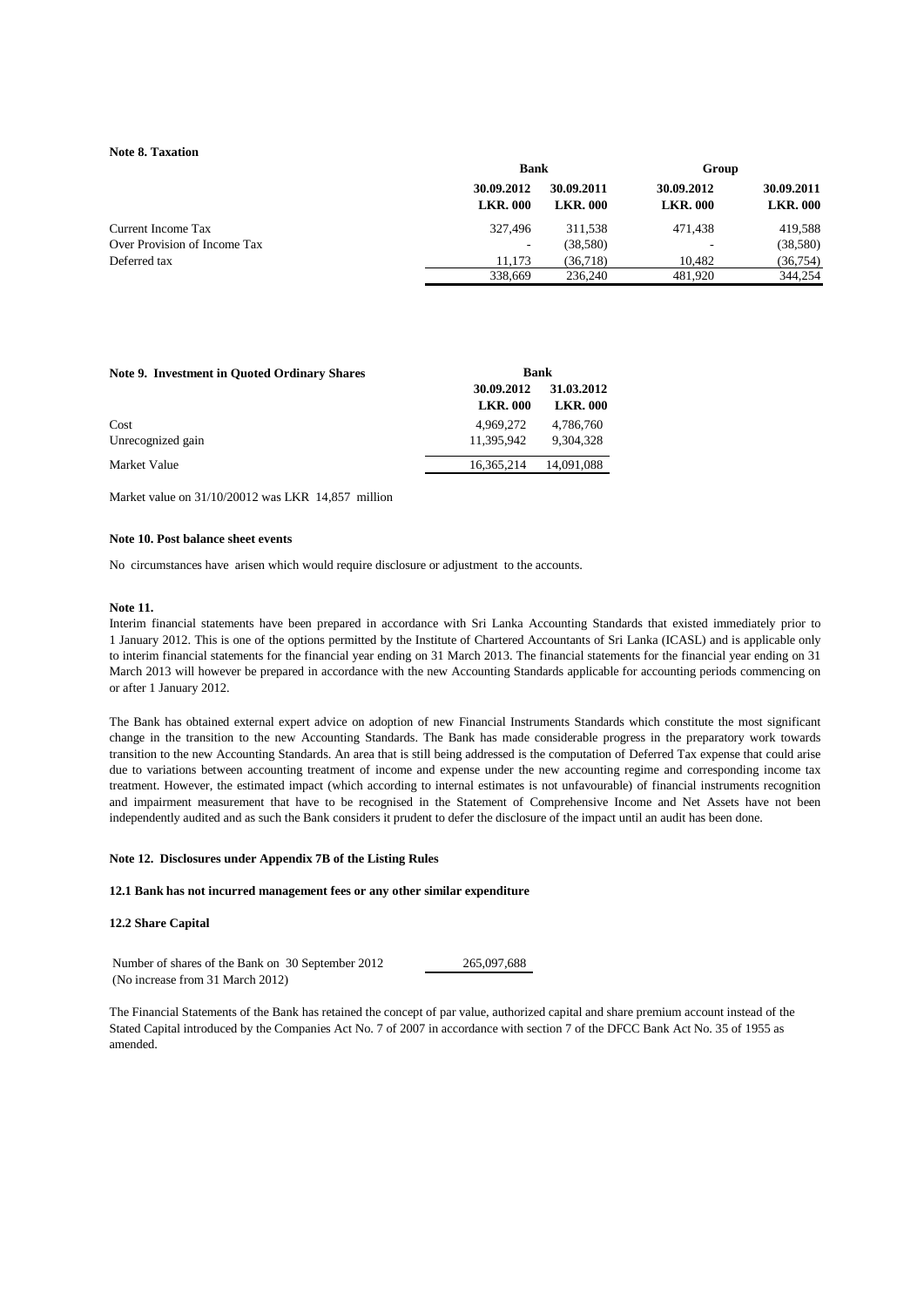# **12.3 Twenty Major Shareholders as at 30.09.2012**

| <b>Name of Shareholder/Company</b>                       | <b>Shareholding</b> | $\%$  |
|----------------------------------------------------------|---------------------|-------|
| Bank of Ceylon No.2 A/c.                                 | 38.039.994          | 14.35 |
| 2 Hatton National Bank PLC A/c No.1                      | 32,109,140          | 12.11 |
| 3 Sri Lanka Insurance Corporation Ltd-Life Fund          | 26,509,832          | 10.00 |
| 4 Employees Provident Fund                               | 24,368,995          | 9.19  |
| 5 Mr M A Yaseen                                          | 22,886,700          | 8.63  |
| 6 Distilleries Company of Sri Lanka PLC                  | 17,042,856          | 6.43  |
| 7 Seafeld International Limited                          | 15,286,794          | 5.77  |
| 8 HSBC Intl Nom. Ltd-BPSS Lux-Aberdeen Global Asia       |                     |       |
| Pacific Equity Fund                                      | 12,216,146          | 4.61  |
| 9 Renuka City Hotels PLC                                 | 6.926.870           | 2.61  |
| 10 HSBC Intl Nom Ltd-BPSS LDN-Aberdeen Asia Pacific Fund | 6,750,000           | 2.55  |
| 11 HSBC Intl Nominees Ltd-BP2S London-Edinburg Dragon    |                     |       |
| Trust PLC.                                               | 5,620,164           | 2.12  |
| 12 Renuka Hotels Limited                                 | 4,073,360           | 1.54  |
| 13 HSBC Intl Nominees Ltd-SSBT- Aberdeen Institutional   |                     |       |
| Commingled Funds, LLC                                    | 3,002,500           | 1.13  |
| 14 Employee Trust Fund Board                             | 2,444,528           | 0.92  |
| 15 HSBC Intl Nominees Ltd-BP2S London-Aberdeen Asia      |                     |       |
| <b>Smaller Companies Investment Trust</b>                | 2,389,870           | 0.90  |
| 16 HSBC Intl Nominees Ltd-BP2S Luxembourg-Aberdeen       |                     |       |
| Globoal Frontier Markets Equity Fund                     | 2,133,300           | 0.80  |
| 17 Cargo Boat Development Company PLC                    | 2,098,200           | 0.79  |
| 18 HSBC Intl Nominees Ltd-BP2S-London - Aberdeen New     |                     |       |
| Dawn Investment Trust XCC6                               | 1,800,000           | 0.68  |
| 19 Mellon Bank N.A. - Florida Retirement System          | 1,500,000           | 0.57  |
| 20 National Savings Bank                                 | 1,342,024           | 0.51  |

# **12.4 Public holding as at 30.09.2012 is 63.37%**

#### **12.5 Directors' Interests in Shares**

|                                        | As at      |
|----------------------------------------|------------|
|                                        | 30.09.2012 |
| Brito, J M S - Chairman                | 38,760     |
| Fonseka, A N - Ex-officio Director     | 142,006*   |
| Abeywardena, A S                       | 10.380     |
| Bandaranayake, T K                     | 1,478      |
| Dayasri, G K                           | 1,036      |
| Gunawardana, H M N S                   | Nil        |
| Jansz, C R                             | 1,000      |
| Thambiayah, R B                        | 211.200    |
| Thambiayah, S.R – Alternative Director | Nil        |
| Chandrasasa L P                        | 500        |
| Perumal. J E A                         | 42.475     |
|                                        |            |

\*Directors' shareholding includes shares held by the spouse.

#### **Certification**

We, the undersigned, being the Chairman, the Chief Executive Officer and the Chief Financial Officer of DFCC Bank certify that:

(a) the above statements have been prepared in compliance with the format and definitions prescribed by the Central Bank of Sri Lanka.

(b) the information contained in these statements have been extracted from the unaudited financial statements of the Bank unless indicated as audited .

& Chief Executive

Chairman Ex-officio Director Chief Financial Officer J M S Brito A.N Fonseka S. Nagarajah

**No of Shares**

**31/10/2012**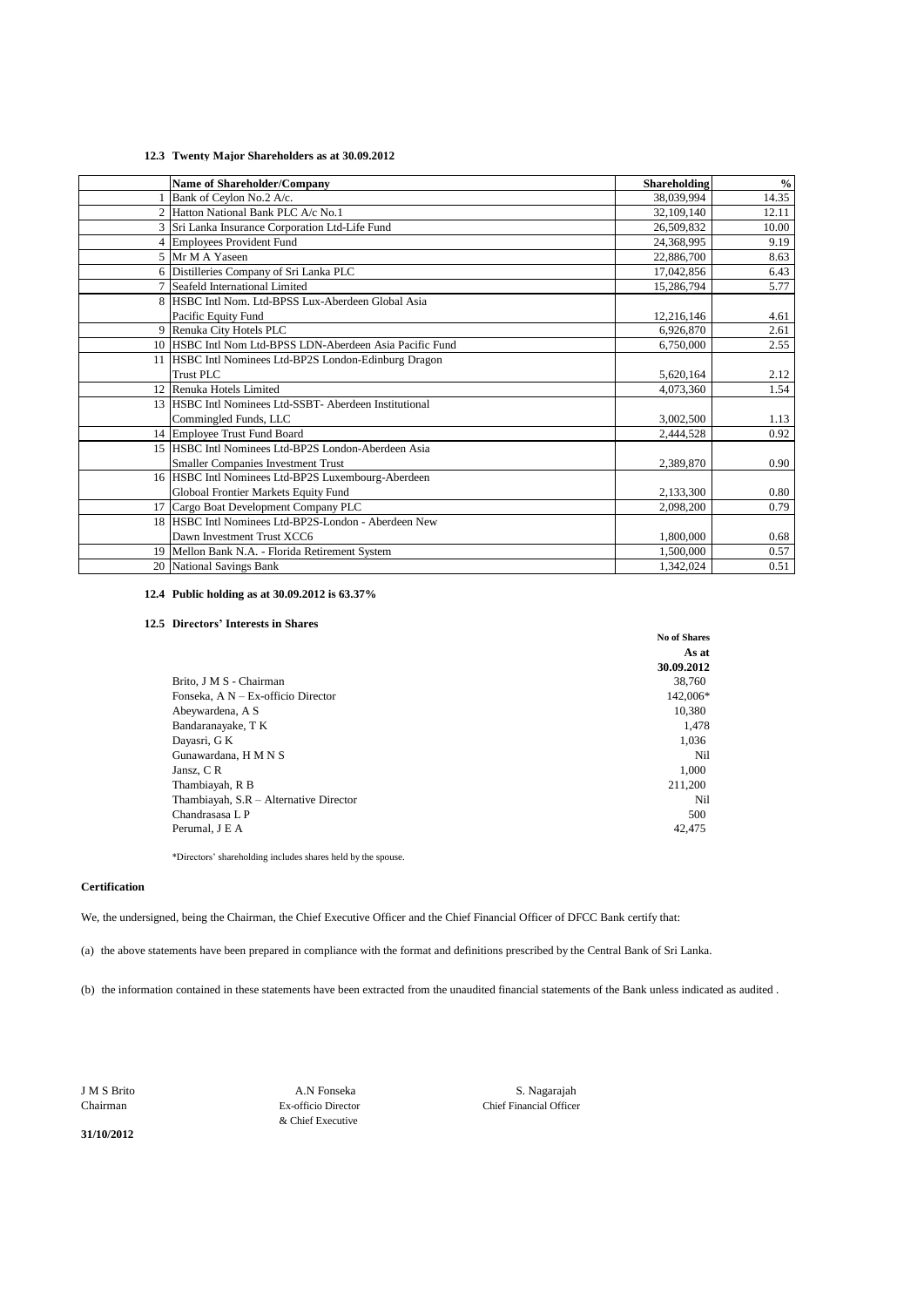#### **Business Segment Information**

| For the six months ended 30 September       | Lending<br>2012<br><b>LKR 000</b> | 2011<br><b>LKR 000</b>   | <b>Financial Leasing</b><br>2012<br><b>LKR 000</b> | 2011<br><b>LKR 000</b>   | <b>Investing in Equity</b><br>2012<br><b>LKR 000</b> | 2011<br><b>LKR 000</b> | 2012<br><b>LKR 000</b>   | <b>Commercial Banking</b><br>2011<br><b>LKR 000</b> | 2012<br><b>LKR 000</b>   | Other<br>2011<br><b>LKR 000</b> | Unallocated<br>2012<br><b>LKR 000</b> | 2011<br><b>LKR 000</b>   | <b>Eliminations</b><br>2012<br><b>LKR 000</b> | 2011<br><b>LKR 000</b> | Total<br>2012<br><b>LKR 000</b> | 2011<br><b>LKR 000</b> |
|---------------------------------------------|-----------------------------------|--------------------------|----------------------------------------------------|--------------------------|------------------------------------------------------|------------------------|--------------------------|-----------------------------------------------------|--------------------------|---------------------------------|---------------------------------------|--------------------------|-----------------------------------------------|------------------------|---------------------------------|------------------------|
| Revenue                                     |                                   |                          |                                                    |                          |                                                      |                        |                          |                                                     |                          |                                 |                                       |                          |                                               |                        |                                 |                        |
| Interest income                             | 3,403,579                         | 2,210,995                | 663,468                                            | 531,041                  |                                                      |                        | 2,892,654                | 1,595,894                                           | 41,981                   | 63,903                          |                                       | $\overline{\phantom{a}}$ | (47, 569)                                     | (46, 703)              | 6,954,113                       | 4,355,130              |
| Other income                                | 64.697                            | 72.316                   | $\sim$                                             | $\overline{\phantom{a}}$ | 331,486                                              | 313,625                | 368,218                  | 245,781                                             | 364,360                  | 353,152                         | (23, 055)                             | 14,135                   | (254, 211)                                    | (149, 425)             | 851.495                         | 849,584                |
| Income from external customers              | 3,468,276                         | 2,283,311                | 663,468                                            | 531,041                  | 331,486                                              | 313,625                | 3,260,872                | 1,841,675                                           | 406,341                  | 417,055                         | (23, 055)                             | 14,135                   | (301,780)                                     | (196, 128)             | 7,805,608                       | 5,204,714              |
| Inter segment income                        | $\overline{\phantom{a}}$          | $\overline{\phantom{a}}$ | $\sim$                                             | $\sim$                   | $\sim$                                               | . .                    | $\overline{\phantom{a}}$ | $\sim$                                              | $\sim$                   | $\sim$                          | $\sim$                                | $\sim$                   | $\overline{\phantom{a}}$                      | $\sim$                 |                                 |                        |
| <b>Total income</b>                         | 3,468,276                         | 2,283,311                | 663.468                                            | 531,041                  | 331,486                                              | 313,625                | 3,260,872                | 1.841.675                                           | 406,341                  | 417,055                         | (23, 055)                             | 14,135                   | (301,780)                                     | (196, 128)             | 7.805.608                       | 5,204,714              |
| Percentage                                  | 44                                | 44                       | 8                                                  | 10                       | $\Delta$                                             | - 6                    | 42                       | 35                                                  | 5                        | 8                               | $\mathbf{3}$                          | 3                        | . .                                           | $\sim$                 | 100                             | 100                    |
| <b>Expense</b>                              |                                   |                          |                                                    |                          |                                                      |                        |                          |                                                     |                          |                                 |                                       |                          |                                               |                        |                                 |                        |
| Segment losses                              | (99, 392)                         | (51,089)                 | (8, 199)                                           | (74, 452)                |                                                      |                        | 147,617                  | 83,137                                              | $\overline{\phantom{a}}$ | $\overline{\phantom{a}}$        |                                       |                          |                                               |                        | 40,026                          | (42, 404)              |
| Depreciation                                | $\overline{\phantom{a}}$          | $\overline{\phantom{a}}$ | $\sim$                                             | $\sim$                   |                                                      |                        | 81,741                   | 68,336                                              | 18,251                   | 15,735                          |                                       |                          |                                               |                        | 99,992                          | 84,071                 |
| Other operating & interest expenses         | 2,290,812                         | 1,472,611                | 465,128                                            | 279,126                  |                                                      |                        | 2,565,433                | 1,436,879                                           | 215,456                  | 209,997                         |                                       |                          | (173, 353)                                    | (114, 277)             | 5,363,476                       | 3,284,336              |
| Inter segment expense                       |                                   |                          |                                                    |                          |                                                      |                        |                          |                                                     |                          |                                 |                                       |                          |                                               |                        |                                 |                        |
|                                             | 2,191,420                         | 1,421,522                | 456.929                                            | 204,674                  | $\sim$                                               | $\sim$                 | 2,794,791                | 1,588,352                                           | 233,707                  | 225,732                         |                                       |                          | (173, 353)                                    | (114, 277)             | 5,503,494                       | 3,326,003              |
| Result                                      | 1,276,856                         | 861.789                  | 206,539                                            | 326,367                  | 331,486                                              | 313.625                | 466.081                  | 253,323                                             | 172,635                  | 191,323                         |                                       |                          |                                               |                        | 2,302,114                       | 1,878,711              |
|                                             |                                   |                          |                                                    |                          |                                                      |                        |                          |                                                     |                          |                                 |                                       |                          |                                               |                        |                                 |                        |
| Unallocated expenses                        |                                   |                          |                                                    |                          |                                                      |                        |                          |                                                     |                          |                                 |                                       |                          |                                               |                        | 212,822                         | 97,333                 |
| Value Added Tax on financial services       |                                   |                          |                                                    |                          |                                                      |                        |                          |                                                     |                          |                                 |                                       |                          |                                               |                        | 56.034                          | 185,201                |
|                                             |                                   |                          |                                                    |                          |                                                      |                        |                          |                                                     |                          |                                 |                                       |                          |                                               |                        | 2,033,258                       | 1,596,178              |
| Share of profits/(Loss) of associates       |                                   |                          |                                                    |                          |                                                      |                        |                          |                                                     |                          |                                 |                                       |                          |                                               |                        | 6.369                           | (2,864)                |
| Profit on ordinary activities before tax    |                                   |                          |                                                    |                          |                                                      |                        |                          |                                                     |                          |                                 |                                       |                          |                                               |                        | 2,039,627                       | 1,593,314              |
| Income tax on profit on ordinary activities |                                   |                          |                                                    |                          |                                                      |                        |                          |                                                     |                          |                                 |                                       |                          |                                               |                        | 481,921                         | 344,254                |
| Profit on ordinary activities after tax     |                                   |                          |                                                    |                          |                                                      |                        |                          |                                                     |                          |                                 |                                       |                          |                                               |                        | 1,557,706                       | 1,249,060              |
| Minority interest                           |                                   |                          |                                                    |                          |                                                      |                        |                          |                                                     |                          |                                 |                                       |                          |                                               |                        | 56,190                          | 36,441                 |
| Profit for the period                       |                                   |                          |                                                    |                          |                                                      |                        |                          |                                                     |                          |                                 |                                       |                          |                                               |                        | 1,501,516                       | 1,212,619              |
|                                             |                                   |                          |                                                    |                          |                                                      |                        |                          |                                                     |                          |                                 |                                       |                          |                                               |                        |                                 |                        |
| Assets                                      | 51,781,193                        | 38,684,618               | 9,730,004                                          | 7,729,515                | 6,804,596                                            | 4,607,257              | 56,057,352               | 35,432,046                                          | 3,282,167                | 3,788,915                       | 7,285,582                             | 4,024,045                | (1, 295, 593)                                 | (544, 265)             | 133,645,301                     | 93,722,131             |
|                                             |                                   |                          |                                                    |                          |                                                      |                        |                          |                                                     |                          |                                 |                                       |                          |                                               |                        |                                 |                        |
| Percentage                                  | 39                                | 41                       | $\overline{7}$                                     | 8                        | 5                                                    | 5                      | 42                       | 38                                                  | $\overline{2}$           | $\boldsymbol{\Lambda}$          | 5                                     | 4                        | $\sim$                                        |                        | 100                             | 100                    |
| Investment in associate company             |                                   |                          |                                                    |                          |                                                      |                        |                          |                                                     |                          |                                 |                                       |                          |                                               |                        | 391,709                         | 266,287                |
|                                             |                                   |                          |                                                    |                          |                                                      |                        |                          |                                                     |                          |                                 |                                       |                          |                                               |                        | 134,037,010                     | 93,988,418             |
| Liabilities                                 | 39,589,276                        | 31,349,507               |                                                    | 8,757,004 6,956,563      |                                                      | <b>COL</b>             | 51.187.801               | 31,134,533                                          | 1,599,980                | 2,245,400                       | 7,590,575                             | (1,654,850)              | (1, 253, 396)                                 | (544, 265)             | 107,471,240                     | 69,486,888             |
|                                             |                                   |                          |                                                    |                          |                                                      |                        |                          |                                                     |                          |                                 |                                       |                          |                                               |                        |                                 |                        |

.

Revenue and expenses attributable to the incorporated business segments of industrial estate management, stock brokering and consultancy services are included in the column for other.

Revenue and expenses attributable to the business segment of DFCC Vardhana Bank Limited is included in the column for Commercial Banking.

Property & equipment and depreciation attributable to an incorporated business segment is included in the relevant segment and the balance is unallocated.

Assets held for sale is included in the segment, other.

Eliminations are the consolidation adjustments for inter company transactions, dividend and dividend payable attributable to minority shareholders.

\* Net of eliminations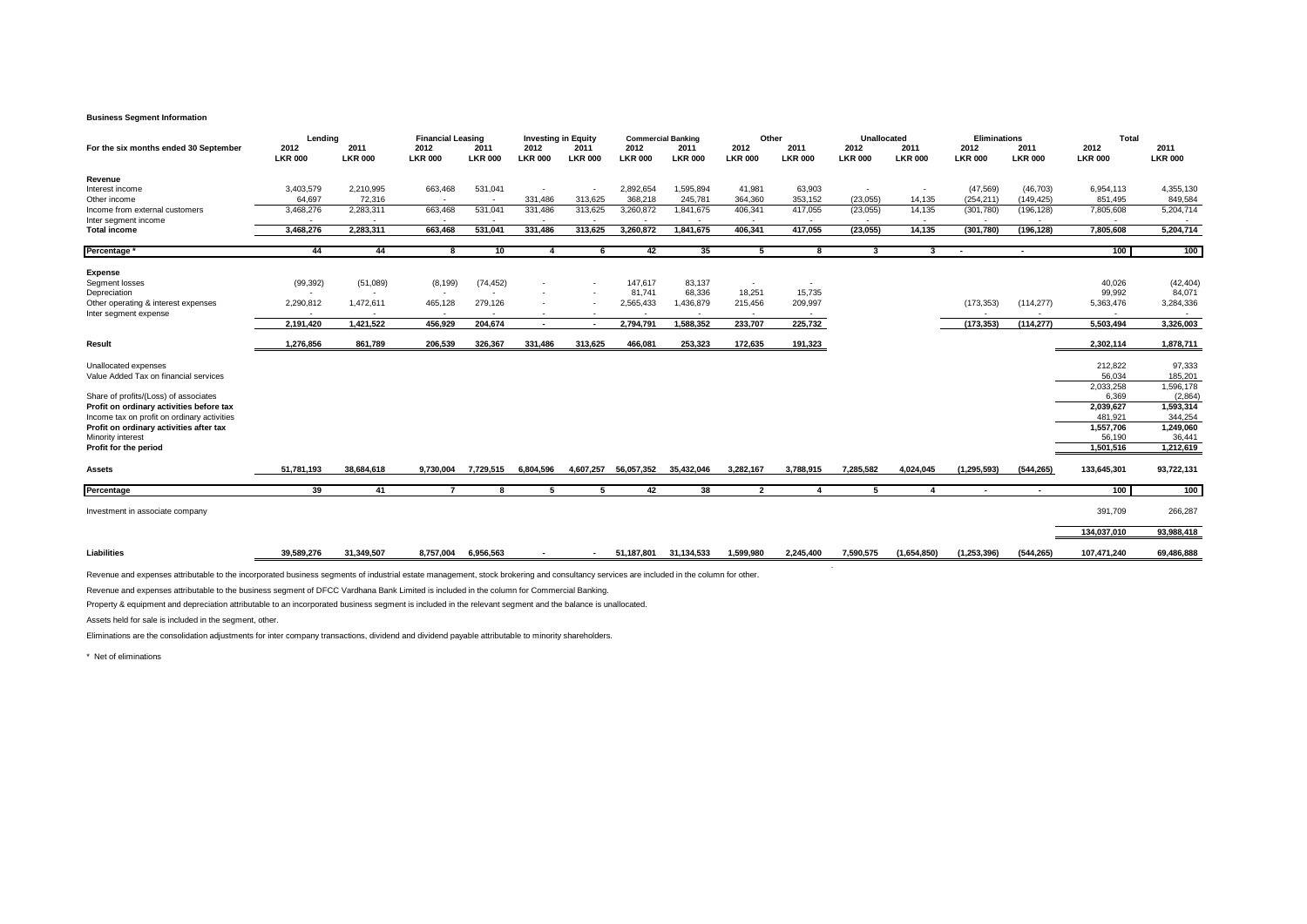# **Debenture Information**

# DFCC Listed Subordinated Debentures

| <b>Debenture Categories</b> | <b>Interest Payable</b><br>Frequency | Applicable<br><b>Interest Rate</b> | <b>Comparative Govt. Sec.</b><br><b>Interest Rate (Gross)</b> | Value as at 30 Sep<br>2012<br><b>LKR', 000</b> |
|-----------------------------|--------------------------------------|------------------------------------|---------------------------------------------------------------|------------------------------------------------|
| <b>Fixed Rate</b>           |                                      |                                    |                                                               |                                                |
| 2006/2016 - 14.00% p.a.     | Annually                             | 14.00%                             | 13.61%                                                        | 590,000                                        |
|                             |                                      |                                    |                                                               | 590,000                                        |
|                             |                                      |                                    |                                                               |                                                |
| <b>Other Ratios</b>         | 30.09.2012                           | 31.03.2012                         |                                                               |                                                |
| Debt Equity Ratio           | 1.71                                 | 1.56                               |                                                               |                                                |
| Interest Cover (Times)      | 1.34                                 | 1.72                               |                                                               |                                                |
| Quick Asset Ratio (%)       | 44                                   | 52                                 |                                                               |                                                |